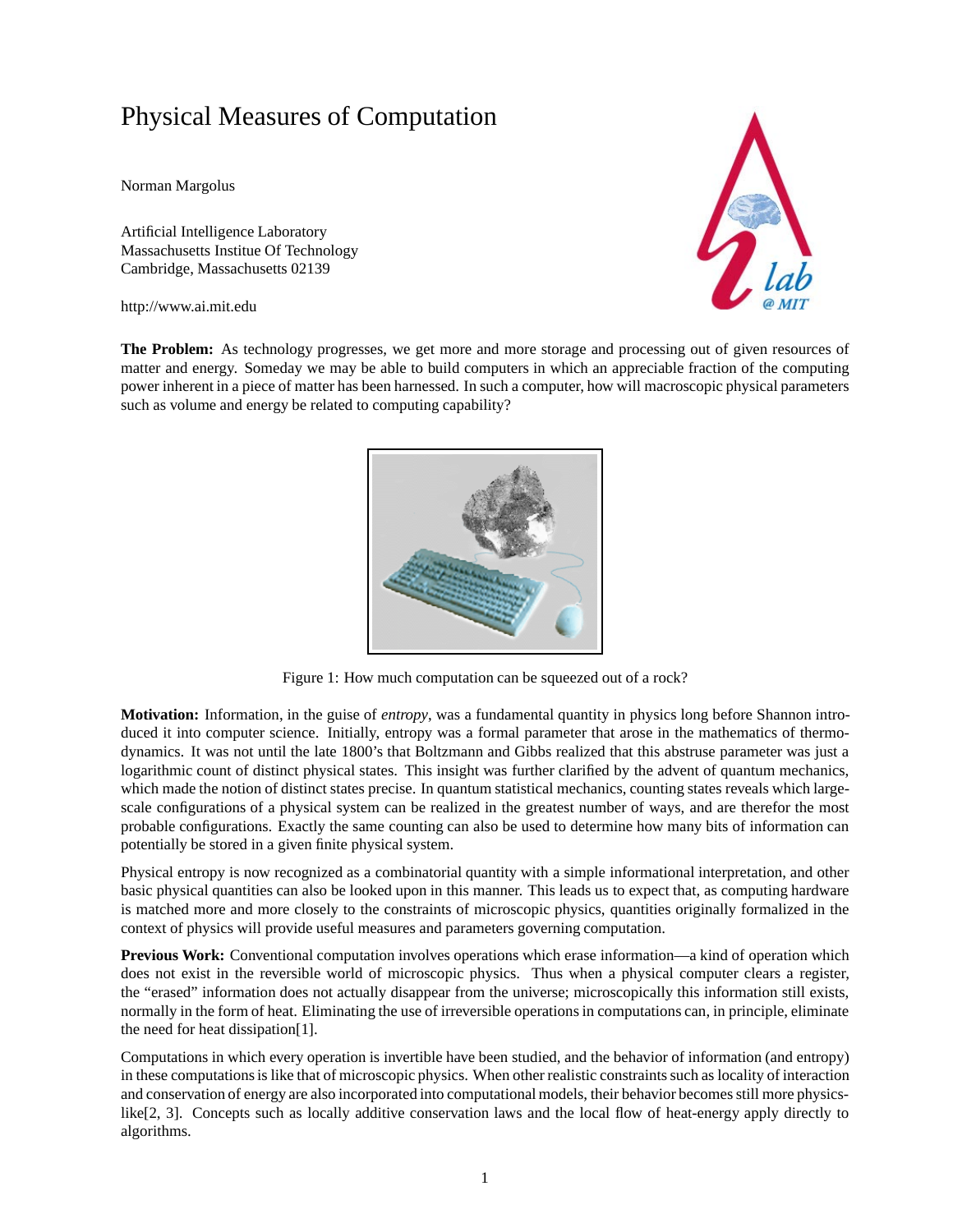**Approach:** We study both physics-like computing models (such as reversible cellular automata) and computer-like physical systems (such as gases of billiard balls) in order to establish a correspondence between quantities in the computing and the physics domains[2, 4]. We also investigate the macroscopic informational properties of general physical systems, which become evident in a quantum mechanical analysis[5]. Here we'll focus on this last approach.

Finite quantum systems are in many ways similar to classical combinatorial systems. For example, given a set of constraints (volume, energy, materials, etc.) we can calculate how many distinct states the system can be put into. This involves determining how large a set of mutually orthogonal quantum state vectors are compatible with the given constraints. This is a finite number. The log of this number is the maximum amount of information that can possibly be stored in the given system. From statistical mechanics, we know that the number of distinct quantum states is well approximated by the volume of position/momentum space that is accessible to the system—expressed in appropriate units. Thus we know how to count states in terms of macroscopic classical parameters of the system, and so we can actually give a precise physical answer to a question such as, How many bits can we store in a rock (Fig. 1)?

Once we know how much memory our rock has, the next obvious computational question to ask is, How fast can it run? By this we mean, How quickly can the system pass from distinct state to distinct state? The answer to this question can also be given in terms of macroscopic classical parameters—we were the first to calculate this[5]. In appropriate units, the maximum achievable number of state-changes per second is simply equal to the classical energy of the system—taking the zero of energy at the system's ground state.

**Difficulty:** Quantities in macroscopic physics are related to statistical properties of systems, and so computational quantities derived from them may be relevant to limited domains with the right statistical properties, such as the computational simulation of physics. Additionally, it is hard to construct simple models to study, which incorporate multiple microscopic physical constraints and which capture desired large-scale behavior.

**Impact:** We know that information (entropy) and peak computing rate (energy) are interesting parameters of *any* computer. Thus we may hope that as our investigation of the computational meaning of macroscopic physical parameters becomes more refined, it may reveal novel computing quantities of immediate interest. Moreover, the simple digital models developed to make contact between physics and computation are of pedagogical interest—they provide clear illustrations of basic concepts in physics. In this context, quantum models—because of their finiteinformation character—make attractive starting points for trying to develop classical digital models. Developing such digital models would add to the store of semi-classical models that have proven so useful for understanding quantum behavior. Simple digital models of physical systems may also be of practical use for massively parallel computer simulations[2]. Informational models of physical dynamics may also have impact in clarifying the foundations of classical mechanics[4].

**Future Work:** Simple computer models which incorporate many realistic microscopic physical constraints also inherit some of the richness of physical dynamics, and so may provide useful models in areas such as evolution [2, 4]. Physical parameters which govern the speed of Darwinian evolution in such systems might be of great interest for evolutionary approaches to solving computational problems. It would also be interesting to develop canonical methods for going from macroscopic physical dynamics to microscopic computational models, perhaps via a least-action principle. Finally, the present discussion of energy should be extended to deal with free energy, so that it becomes directly relevant to extractable computation.

**Research Support:** Support for this research was provided by the DARPA Reversible Computing Project, contract number DABT63-95-C-0130.

## **References:**

- [1] C. H. Bennett. The thermodynamics of computation—a review. In *Int. J. Theor. Phys.* **21**:12, 905–940 (1982).
- [2] N. Margolus. Crystalline Computation. In *Feynman and Computation* (Hey, ed.), 267–305, Perseus Books (1998).
- [3] R. M. D'Souza and N. H. Margolus. Reversible aggregation in a lattice gas model using coupled diffusion fields. *Physical Review E* **60**, 1999.
- [4] N. H. Margolus. Universal cellular automata based on the collisions of soft spheres. To appear in *Constructive Cellular Automata*, (C. MOORE and D. GRIFFEATH, eds.). See also "http://arXiv.org/find/nlin/1/au:+margolus/0/1/0/2000/0/1".